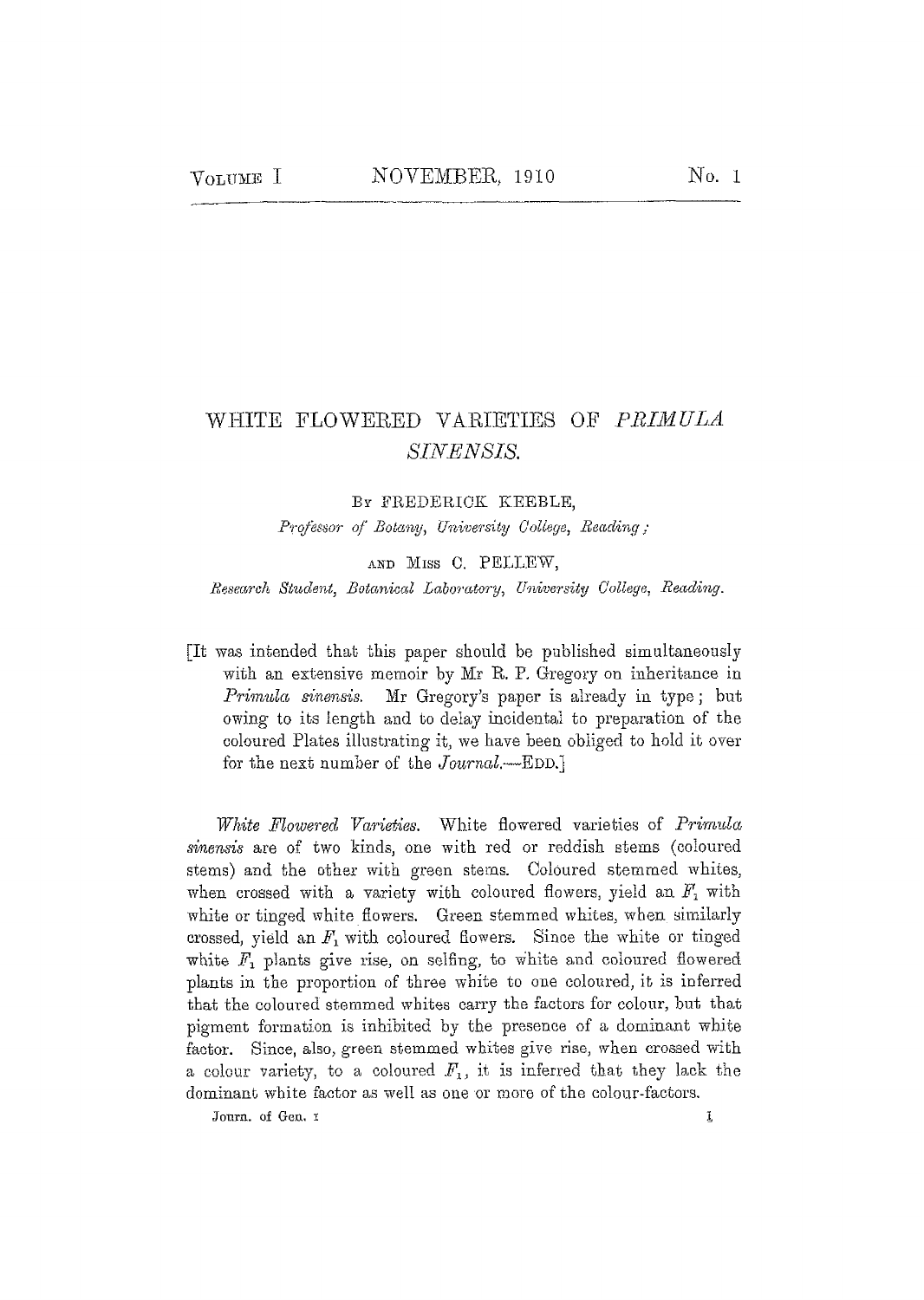Thus, of white varieties of *Primula sinensis* hitherto investigated, those with eoloured stems are "dominant whites," and those with green stems *"* recessive whites."

One exception to this rule is already known: the green stemmed, white variety Pearl having been shown to be a dominant white.

The purpose of this note is to record the existence of what appear to be exceptions to the rule of dominant white among coloured stemmed, white varieties.

The evidence is based on the gametic behaviour of Snow King, a variety which has white flowers and dark red stems.

Plants of Snow King, raised in 1908 from seed obtained from Messrs Barr, proved true to type, except for an occasional magenta flaking of the petals of a few plants. The variety again bred true to type in 1909,

In 1908, three plants of Snow King were used for crossing with the following coloured varieties:

Reading Pink (pale pink flowers, green stem).

Crimson King (dark red flowers, reddish stem).

Pink Stellata (pale magenta flowers, reddish stem).

A green stemmed variety with pink flowers a shade deeper than in Reading Pink, numbered 2 A.

It should be remarked that, in green stemmed, eoloured flowered varieties of P. *sinensis*, the deeper flower colours of the self-coloured types are not fully developed. Such plants however carry the factors for the deep colours ; for, when they are crossed with coloared stemmed varieties with pate coloured flowers, the deeper shades are fully developed in the coloured stemmed offspring.

The  $F_1$  generations, obtained from the crosses between Snow King and the several plants enumerated above, were as follows :-

| Expt. No.         | Cross                                        | Description of $F_1$ plants    |  |  |  |  |  |  |
|-------------------|----------------------------------------------|--------------------------------|--|--|--|--|--|--|
| $20 - 2$          | Snow King $\times$ Orimson King <sup>1</sup> | 10 tinged white: 9 magenta     |  |  |  |  |  |  |
| 52                | Reading Pink x Snow King <sup>1</sup>        |                                |  |  |  |  |  |  |
| 200               | Pink Stellata $\times$ Snow King             | ,, (nearly pure white)<br>12 . |  |  |  |  |  |  |
| $2\,\mathrm{\AA}$ | (Green stem x Snow King, flowers pink)       | 8 pale magenta                 |  |  |  |  |  |  |

A uniform  $F_1$  family of whites or tinged whites occurs in only one of these crosses. In No. 2A, the  $F_1$  consists of coloured flowered plants and, in Nos. 20.2 and 52, it is composed of tinged whites and coloured in about equaI proportions.

<sup>1</sup> The same plant of Snow King was used in crosses 20-2 and 52,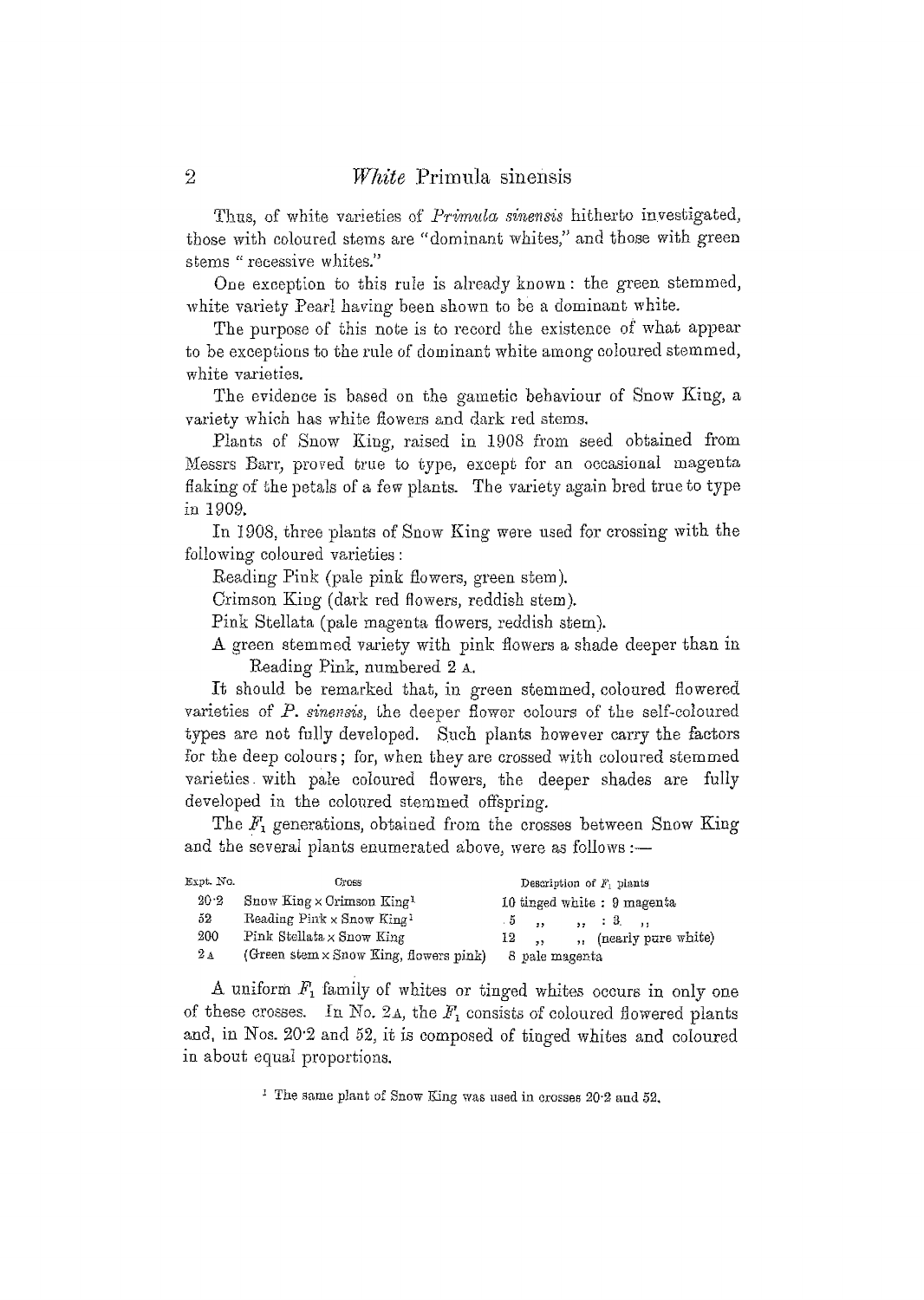In order to investigate the meaning of these results which are in disaccord with those obtained hitherto with coloured stemmed whites, coloured and white tinged plants of the  $F_1$  generation were selfed, and the  $F_3$  generation examined. The results were as follows:-

 $F_2$  from coloured flowered  $F_1$  plants.

Experiment No. 20.2, a magenta plant selfed.

| $\mathbb{F}_2$ . Observed 20 coloured: 8 white and flaked white. |  |  |  |  |
|------------------------------------------------------------------|--|--|--|--|
| Calculated 21                                                    |  |  |  |  |
|                                                                  |  |  |  |  |

Experiment No.  $52$ , two magenta plants selfed.

| $F_3$ . Observed 54 coloured : 19 white and flaked white. |  |        |                                                  |  |
|-----------------------------------------------------------|--|--------|--------------------------------------------------|--|
| Calculated $55$ , $18$                                    |  |        | $\mathbf{r}$ , and $\mathbf{r}$ and $\mathbf{r}$ |  |
| 33 <sup>2</sup>                                           |  | $\sim$ |                                                  |  |

Experiment No. 2 Al, two magenta plants selfed.

| $F_3$ . Observed 77 coloured : 22 white and flaked white. |  |    |  |  |
|-----------------------------------------------------------|--|----|--|--|
| Calculated 74,                                            |  | 25 |  |  |
|                                                           |  |    |  |  |

 $F<sub>3</sub>$  from tinged white  $F<sub>1</sub>$  plants.

Experiment No. 20.2, a tinged white selfed.

| $F_3$ . Observed 29 white and tinged white : 12 coloured. |  |  |  |
|-----------------------------------------------------------|--|--|--|
| Calculated 33                                             |  |  |  |
| 12                                                        |  |  |  |

Experiment No. 52, two tinged whites selfed.

| $F_2$ . Observed 63 white and tinged white: 15 coloured. |  |  |           |  |
|----------------------------------------------------------|--|--|-----------|--|
| Calculated 63                                            |  |  | <u>ТЪ</u> |  |
|                                                          |  |  |           |  |

Experiment No. 200'1, a white plant selfed.

| $F2$ . Observed 13 white 9 coloured. |    |  |                      |
|--------------------------------------|----|--|----------------------|
| Calculated 18                        |    |  | ٠,                   |
|                                      | 13 |  | $\ddot{\phantom{1}}$ |

In the  $F<sub>2</sub>$  from coloured plants, we obtain approximately 3 coloured: 1 white, and in the  $F<sub>2</sub>$  from tinged white sister plants we have approxi-

 $1 - 2$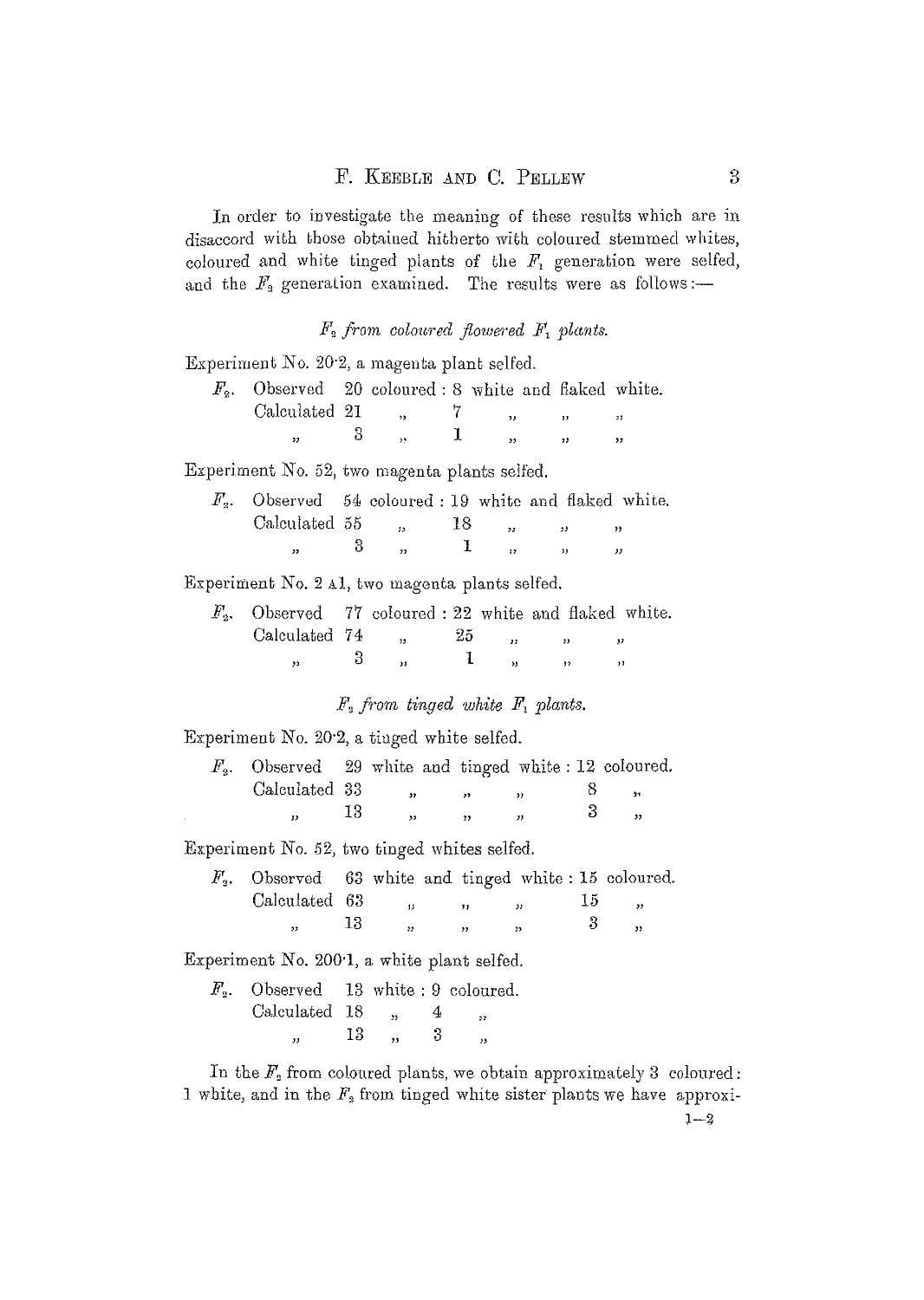mately 13 white (and tinged): 3 coloured. A departure from the  $13:3$ ratio should be noted in Experiment 200'1. This must be attributed to the fewness of the  $F_2$  plants grown, until more evidence can be obtained.

It was noticeable that some of the white plants of  $F_2$  from white and coloured  $F_1$ , showed a considerable increase of flaking as compared with that observed in certain plants of Snow King. Among those flaked, white plants from coloured  $F_1$  plants, there occurred one or two plants bearing flowers with a very faintly tinged ground.

Further investigations will, it is hoped, demonstrate the significance of these facts.

On the basis of the numbers obtained in  $F<sub>2</sub>$ , we arrive at the following conclusions :- The plant of Snow King used in Experiment No. 200, which gives a tinged  $F_1$ , is homozygous (WW) for the dominant white factor.

That used in Experiment No. 2 A, which gives a magenta  $F_1$ , is homozygous (ww) for the absence of the dominant white factor. Since the flowers of this plant are white, it lacks a colour factor. That is, its gametic constitution is *cw.* Since the stem is red, the loss of colour factor has regard only to the flower and not the stem.

Writing Snow King *cw* and plant 2A, Cw,

$$
F_1 = Ccw = \text{coloured}.
$$

The plant of Snow King used in Experiments Nos. 20.2 and 52 which give both coloured and tinged white in  $F_1$ , is heterozygous (Ww) for the dominant white factor. Since the variety as a whole breeds true to whiteness, the heterozygous ( $\overline{W}w$ ) plants must lack colour factors. Their gametic constitution is  $c$  Ww.

Snow King  $(cWw) \times$  Crimson King or Reading Pink (Cw).

 $F_1 = Cc Ww$ , white or tinged white and  $F_2 = 9 \, \text{GW}, 3 \, \text{cW}, 3 \, \text{Cw}, 1 \, \text{cw}.$  $= 9$  white  $+ 3$  white  $+ 3$  coloured  $+ 1$  white  $= 13$  white : 3 coloured. *Cvww,* eoloured.  $F_2 = 1$ *Cw*, 2 *Ccw*, 1 *cw.* 3 coloured : 1 white.

In order to investigate further the nature of the factors necessary for the production of colour in *Primula sinensis*, plants of recessive white Snow King were crossed with the recessive white, green stemmed varieties of Ivy leaf (for a plant of which we are indebted to Mr Bateson) and Snow-drift.